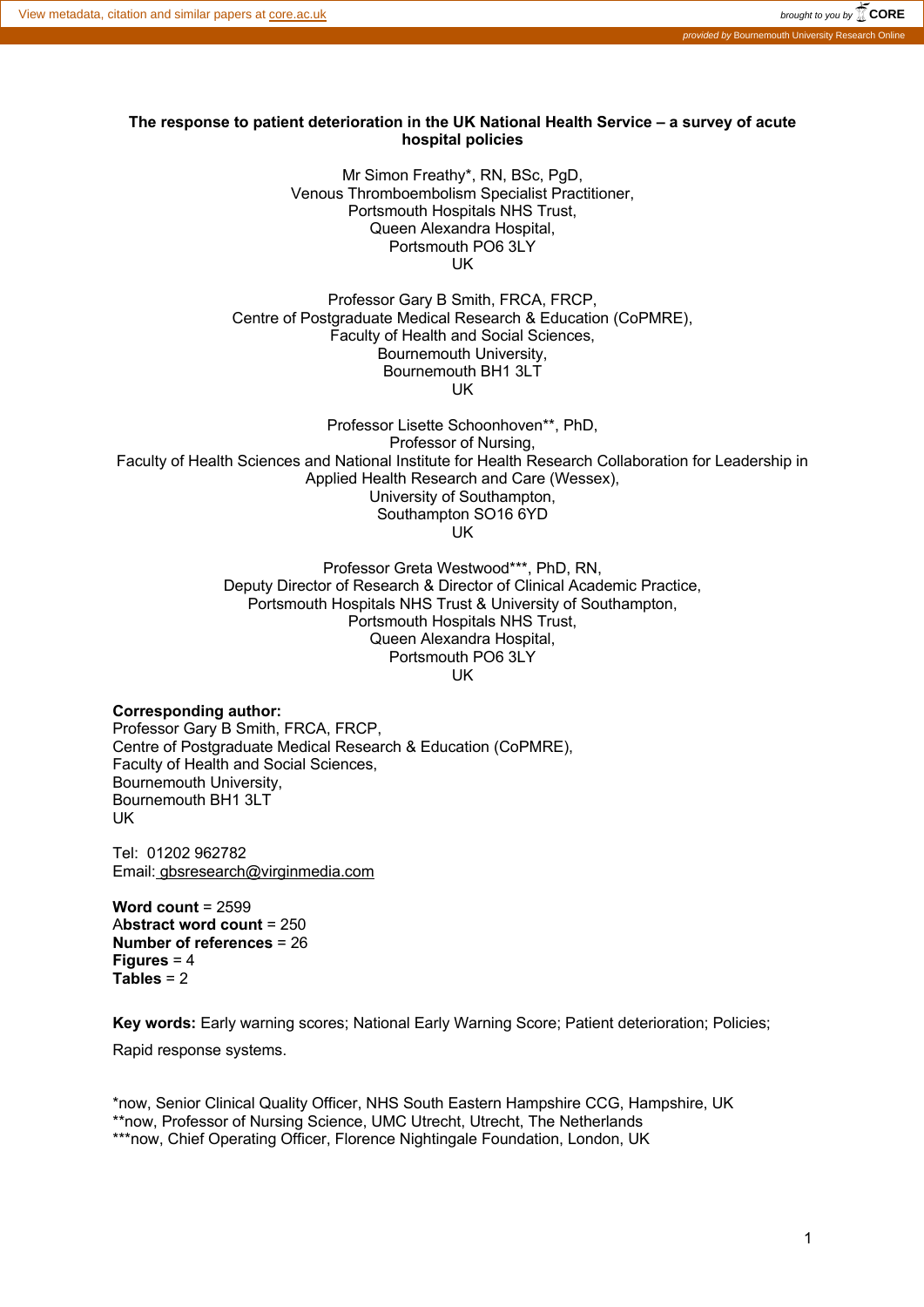#### **ABSTRACT**

**Background:** The assessment of acute-illness severity in adult non-pregnant patients in the United Kingdom is based on early warning score (EWS) values that determine the urgency and nature of the response to patient deterioration. This study aimed to describe, and identify variations in, the expected clinical response outlined in 'deteriorating patient' policies/guidelines in acute NHS hospitals.

**Methods:** A copy of the local 'deteriorating patient' policy/guideline was requested from 152 hospitals. Each was analysed against pre-determined areas of interest, e.g., minimum expected vital sign observations frequency, expected response and expected staff response times.

**Results:** In the 55 responding hospitals (36.2%), the documented structure and process of the response to deterioration varied considerably. All hospitals used a 12-hourly minimum vital signs measurement frequency. Thereafter, for a low-risk patient, the minimum frequency varied from '6-12 hourly' to 'hourly'. Frequencies were higher for higher risk categories. Expected escalation responses were highly individualised between hospitals. Other than repeat observations, only nine (16.4%) documents described specific clinical actions for ward staff to consider/perform whilst awaiting responding personnel. Maximum permitted response times for medium-risk and high-risk patients varied widely, even when based on the same EWS. Only 33/55 documents (60%) gave clear instructions regarding who to contact 'out of hours'.

**Conclusions:** The 'deteriorating patient' policies of the hospitals studied varied in their contents and often omitted precise instructions for staff. We recommend that individual hospitals review these documents, and that research and/or consensus are used to develop a national algorithm regarding the response to patient deterioration.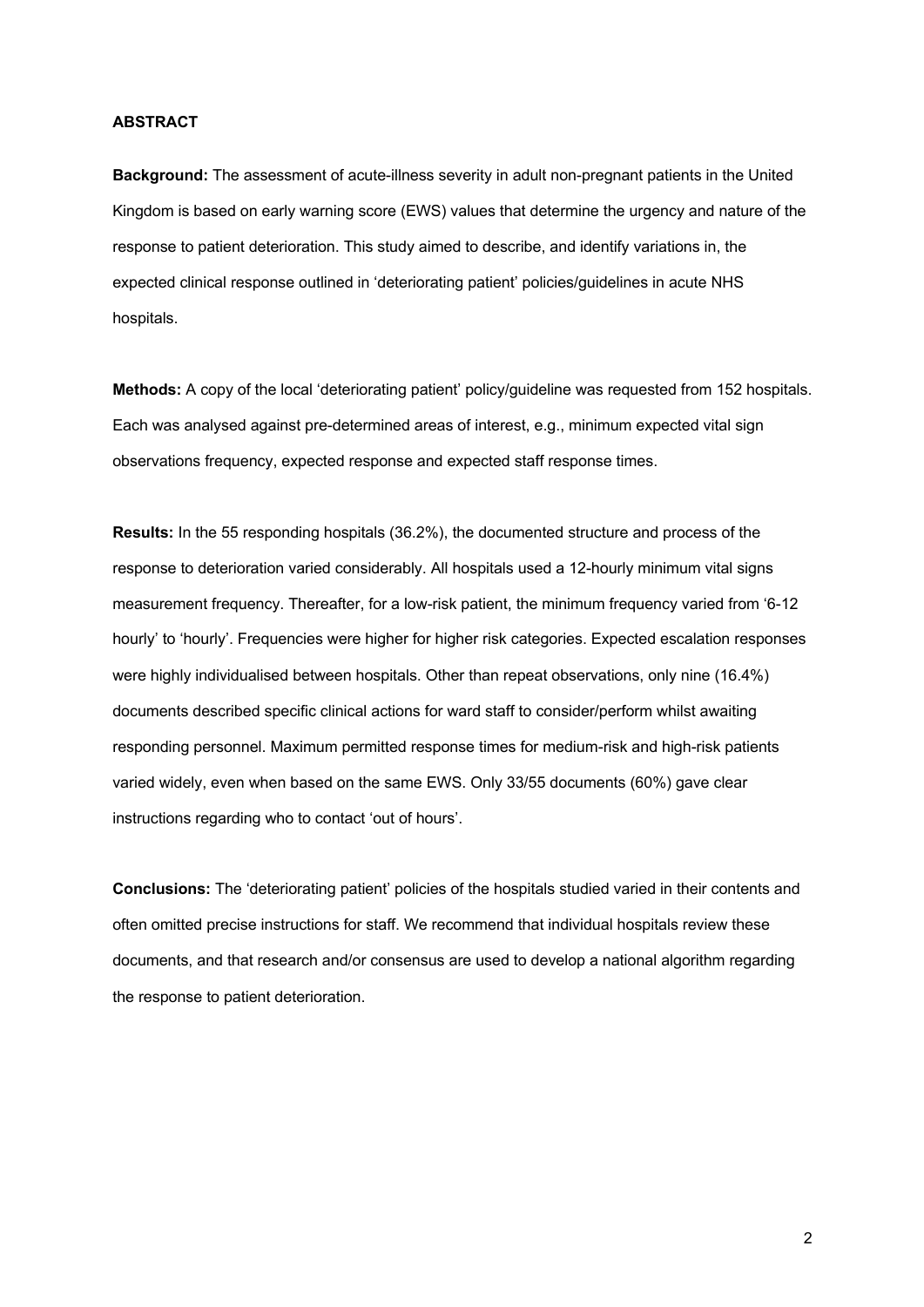#### **INTRODUCTION**

In 2012, the Royal College of Physicians of London (RCPL) recommended standardising the assessment of acute-illness severity for non-pregnant, adult patients using a single early warning score (EWS) - the National Early Warning Score (NEWS)<sup>1</sup> [updated in 2017 to NEWS2<sup>2</sup>]. NEWS allocates 0-3 points to measurements of each of six clinical variables - heart rate, respiratory rate, systolic BP, temperature, conscious level evaluated using the AVPU scale,  $S_pO_2$  - based on their derangement from "normal". Two points are added for the use of supplemental oxygen when the vital signs are measured.<sup>1,2</sup> The RCPL recommends that NEWS should be used to determine the urgency and nature of the response when a patient's clinical condition deteriorates, the frequency of subsequent clinical monitoring and the setting in which ongoing clinical care is delivered.<sup>1,2</sup> In line with earlier suggestions by the United Kingdom's (UK) National Institute for Health and Care Excellence (NICE), <sup>3</sup> the RCPL recommended a 12-hourly minimum frequency of observations. It also recommended that the frequency of subsequent patient observation and the response to deterioration should be based on graded triggers (Figures 1 and  $2$ )<sup>1,2</sup> that reflect the magnitude of the measured NEWS value. An individual parameter score of 3 (indicating 'low-medium risk') or an aggregate NEWS value of 5-6 (indicating 'medium-risk') should initiate an *urgent* clinical review. An aggregate NEWS value of 7 or more (indicating 'high-risk') should initiate an *emergency* clinical review. 1,2 To reflect local differences in the composition of the response due to the size and case-mix of the hospital, the RCPL advised that the clinical response to acute illness should be agreed locally.

It could be expected that the specific local arrangements surrounding the response to deterioration in an acute hospital would be described within local hospital documents, such as "deteriorating patient" policies. These documents should describe the organization's expectation of when and how care should be escalated, the speed of the response, the grade and competencies of the responding staff, and the actions necessary to guarantee the expected response at all times. In addition, the documents could usefully describe the specific actions expected of ward first responders (usually ward nursing staff) in the time between calling for help and the arrival of a doctor, other appropriately trained practitioner or response team (e.g., Critical Care Outreach Team or Medical Emergency Team). Such actions should be based on the ABCDE principles as recommended on acute care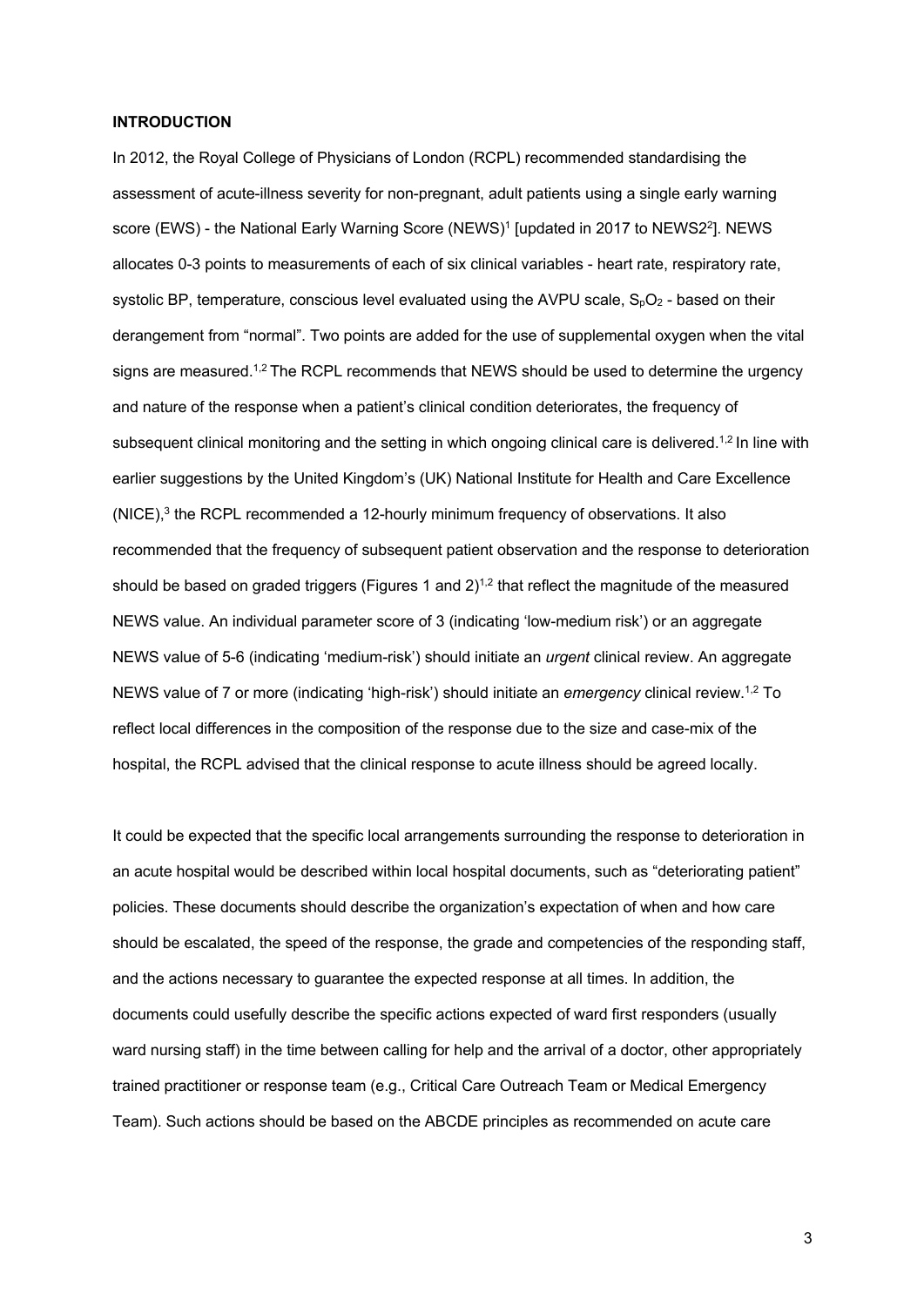courses<sup>4,5</sup> and could include repositioning the patient, airway suctioning, administering  $O_2$  therapy, IV fluids and consideration of prescribed medications.

The aim of our study was to examine acute National Health Service England (NHSE) hospitals' 'deteriorating patient' policies/guidelines to identify the specific local arrangements surrounding the response to deterioration and to describe the extent of variation across organisations of actions expected of staff following an EWS trigger.

#### **METHODS**

The Directors of Nursing/Chief Nurses of 152 acute NHSE Hospitals were contacted via an introductory email from the Director of Nursing, NHS Improvement (NHSI) in July 2017. This email explained the purpose and context of the study and requested a copy of the hospital's 'deteriorating patient' policies/guidelines for non-pregnant adult patients. A follow-up email was sent two months later to non-responding organisations.

The documents received were analysed by a member of the research team (SF) and results collated in a spreadsheet and compared against pre-determined areas of interest. These included:

- The EWS in use
- Whether the EWS included all six parameters recommended in NICE CG503
- Whether the EWS required the recording of supplemental oxygen therapy, as used in NEWS<sup>1,2</sup>
- The minimum expected frequency of vital sign observations for patients categorised by EWS as low- (i.e., EWS>0), medium- and high-risk.
- Whether a specific communication tool, e.g. Situation-Background-Assessment-Response  $(SBAR<sup>6</sup>)$ , was used during escalation
- The expected response to EWS escalation in normal 'office hours'
- The expected response to EWS escalation 'out of hours'
- The presence of any reference to extended nursing actions
- The expected staff response times for patients identified as at 'medium-risk' of deterioration
- The maximum time permitted for a 'medium-risk' response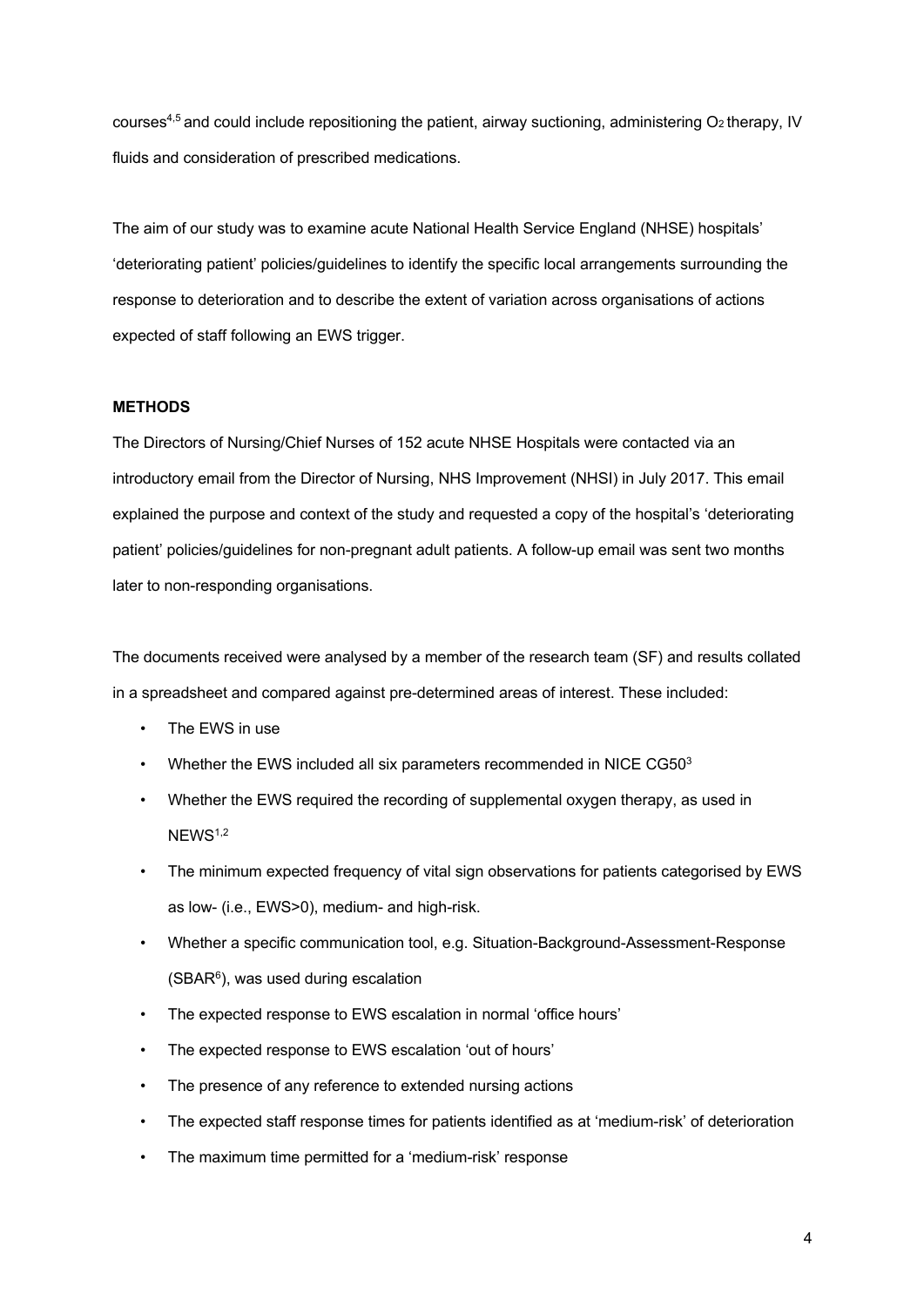- The expected staff response times for patients identified as at 'high-risk' of deterioration
- The maximum time permitted for a 'high-risk' response
- The necessary actions following failure to implement the expected 'medium-risk' and 'highrisk' response (i.e., response failure)
- The presence of any reference to consideration to end-of-life care (EOLC) / do not attempt cardiopulmonary resuscitation (DNACPR) plans

In line with guidance from the NHS Research Authority, this evaluation of organisational policies and guidelines did not require ethical review by an NHS or Social Care Research Ethics Committee or management permission through the NHS R&D office.

#### **RESULTS**

Policies/guidelines were received from 55/152 (36.2%) acute NHSE hospitals. Overall, we observed considerable variation in the specific instructions regarding the structure and process of the response to deterioration, even when the organisations used the same EWS. There was variation in the type of EWS being used (Figure 3), with the majority (36/55 [65.5%]) employing NEWS, often within electronic vital signs software such as Vitalpac<sup>TM</sup>.<sup>7</sup> All 55 hospitals collected the six minimum physiological observation parameters recommended in NICE CG50. <sup>3</sup> However, 8 (14.5%) of the EWS in use did not include the additional weighting score for patients requiring supplemental oxygen, as used in NEWS.<sup>1,2</sup>

Irrespective of the EWS in use, there was considerable variation in the minimum frequency of observations for the different risk categories (Table 1). All hospitals used a 12-hourly minimum frequency of observation, with many using more frequent minimum regimens. Thereafter, for a lowrisk patient with an EWS value >0, the minimum frequency for hospitals using NEWS ranged from 6 to 12-hourly to 4-hourly, whereas for hospitals using an EWS other than NEWS, the minimum frequency ranged from 12-hourly (5.3%) to hourly (5.3%). Some hospitals explicitly left nursing staff to decide upon the frequency for low-risk patients, whereas one policy document did not state a minimum frequency of observations. For higher risk categories, minimum observations frequencies were higher. Four (7.3%) employed a 6-12 hourly schedule and another four (7.3%) using 4-12 hourly schedule.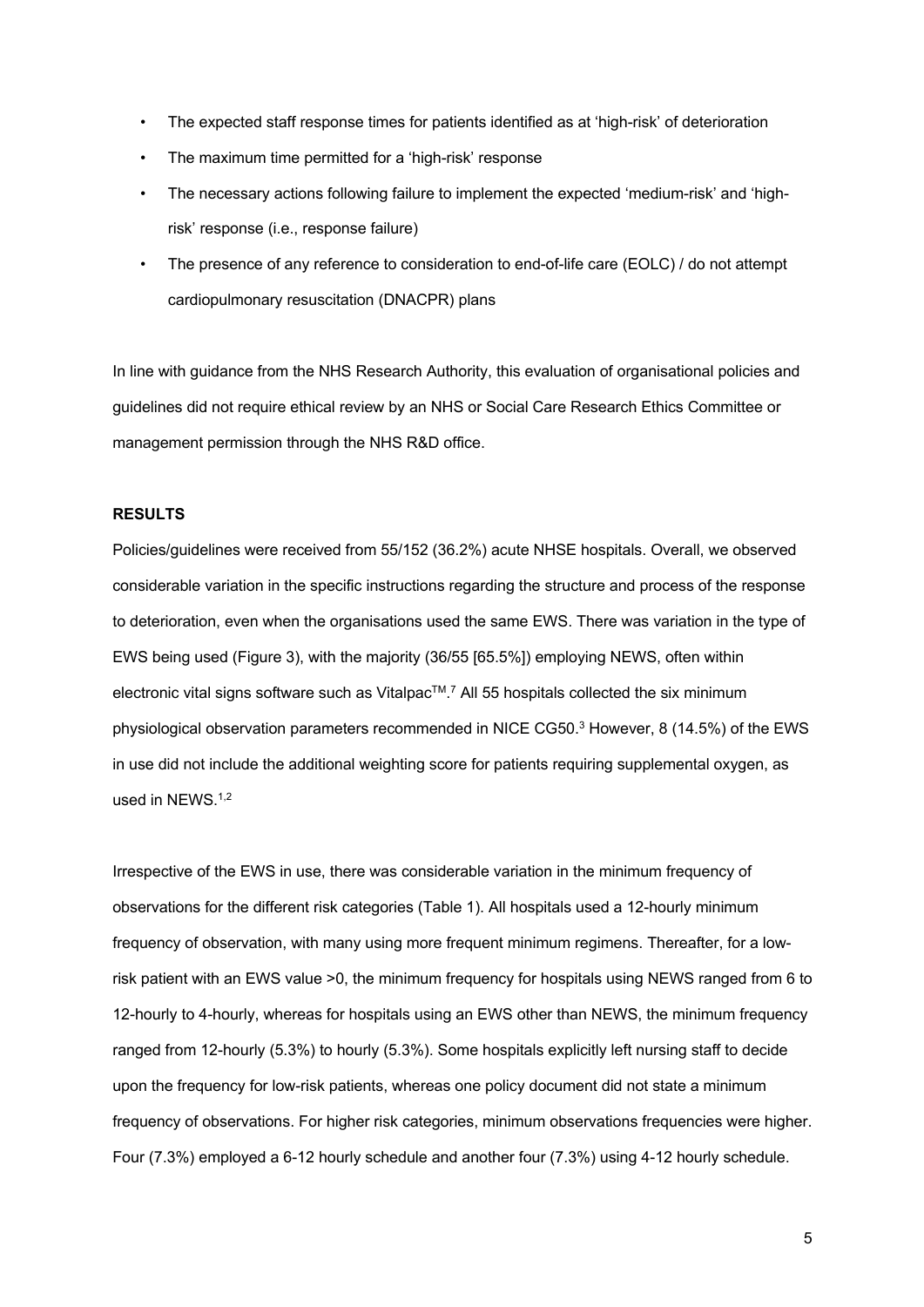Hospitals' use of specific communication tools for healthcare staff to describe a patient's condition also varied: 42 (76.4%) used SBAR $<sup>6</sup>$  and two (3.6%) used an SBAR-variant. One organisation</sup> permitted the use of two different systems concurrently, i.e., SBAR and Reason-Story-Vital Signs-Plan (RSVP<sup>8</sup>), whilst others used RSVP or REACT (Reason for calling–Extra clinical information-Assessment-Concerns-Treatment plan) as their sole system (1.8%). From the deterioration policies provided, it could not be determined if eight organisations (14.5%) used a specific communication tool.

The expected escalation response was highly individualised between hospitals, making it difficult to describe each in detail here. However, during 'normal office hours', the expected response to a lowrisk escalation was usually provided by a Registered Nurse, often the nurse in charge. For 'mediumrisk' escalations, the expected response was mostly by the ward medical staff caring for the patient, although this might also be in combination with Advanced Nursing Practitioners and/or Critical Care Outreach Team (CCOT) members. For high-risk escalations, the expected response was mostly by emergency staff not usually working on the ward (e.g., CCOT, Cardiac Arrest Team or Medical Emergency Team (MET) members), although 20 hospitals (36%) appeared to rely exclusively on the ward medical staff caring for the patient as their first-line response. Only 33/55 (60%) of the organisational policies and guidelines gave clear instructions regarding who to contact regarding the care of a deteriorating patient 'out of hours'. In order of frequency, staff were instructed to contact a dedicated a multidisciplinary team 'hospital at night' team, <sup>9</sup> the Medical/Acute Response Team or the 'on-call' medical team.

Other than repeating observations, only nine (16.4%) policies and guidelines provided clear instructions regarding specific clinical actions for nursing staff to consider/perform in the time between calling for help and the arrival of responding personnel. The remainder gave no instructions, apart from contacting the response personnel or team. When specific instructions were provided they included instituting simple measures, such as repositioning the patient, administering any 'as required' or emergency drugs including supplemental oxygen, and giving intravenous fluids, often under a 'patient group directive' (PGD).<sup>10</sup>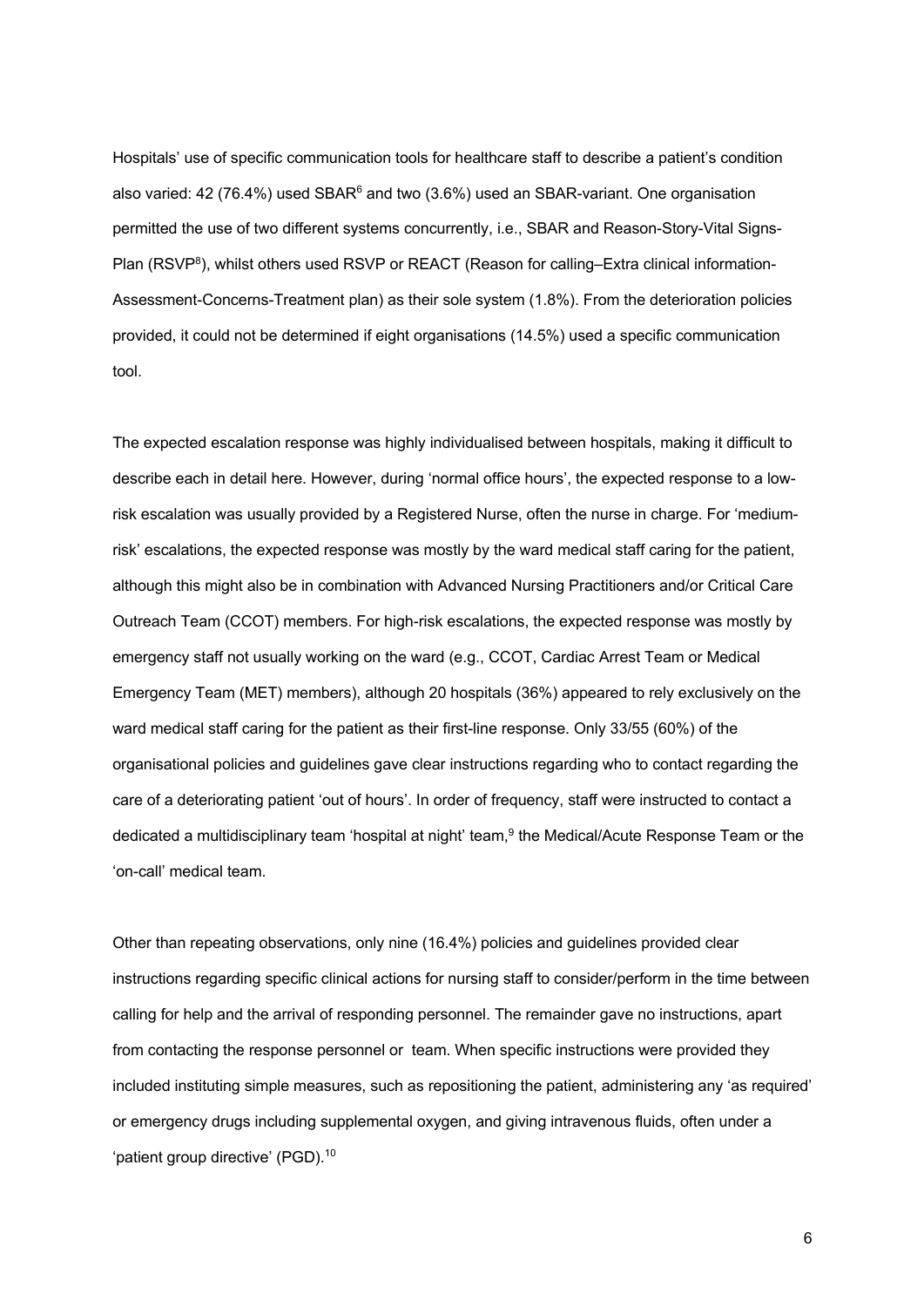The maximum permitted response times for low-risk patients were rarely stated in policies. For medium-risk and high-risk patients, there was considerable variation between hospitals in the expected speed of response, even when they were based on the same EWS, i.e., NEWS (Table 2). Some hospitals used subjective terms such as 'urgent' and 'emergency', rather than using a specific time-frame such as 'within 15 minutes'. Where precise response times were given, they ranged from 'immediate' to 2 hours for medium-risk patients, and from 'immediate' to 1 hour for high-risk patients. Where hospitals used NEWS, maximum response times for medium-risk and high-risk patients were not stated in 4/36 (11.1%) and 2/36 (5.6%) of organisations, respectively. These proportions were higher for hospitals not using NEWS (Table 2). Guidance regarding the necessary corrective action for staff to take in the event of medium-risk and high-risk escalation failure were stated in only 32 (58.2%) of policies and guidelines (Figure 4).

Staff were asked to consider discussing EOLC and DNACPR with patient within the context of medium or high-risk EWS triggers in 26/55 (47.3%) documents.

#### **DISCUSSION**

In our survey of 55 acute NHSE hospitals' 'deteriorating patient' policies/guidelines we found considerable variation in the instructions provided to staff regarding minimum monitoring frequencies and maximum response times for responding staff. This variation was present, even when hospitals used the same EWS. We also observed that few hospitals provided clear instructions regarding simple clinical actions for bedside staff to undertake whilst awaiting the arrival of responding personnel. In addition, policies/guidelines often used ambiguous, and, therefore, potentially confusing, terminology.

This study has several strengths. To our knowledge it is the only research to examine expected responses to patient deterioration at hospital level across a health service. The researchers used an objective, systematic approach to interrogate the organisational policies and guidelines independently, and the analysis was not influenced by anyone external to the research team. The research was facilitated by an introductory email to the Directors of Nursing/Chief Nurses of 152 acute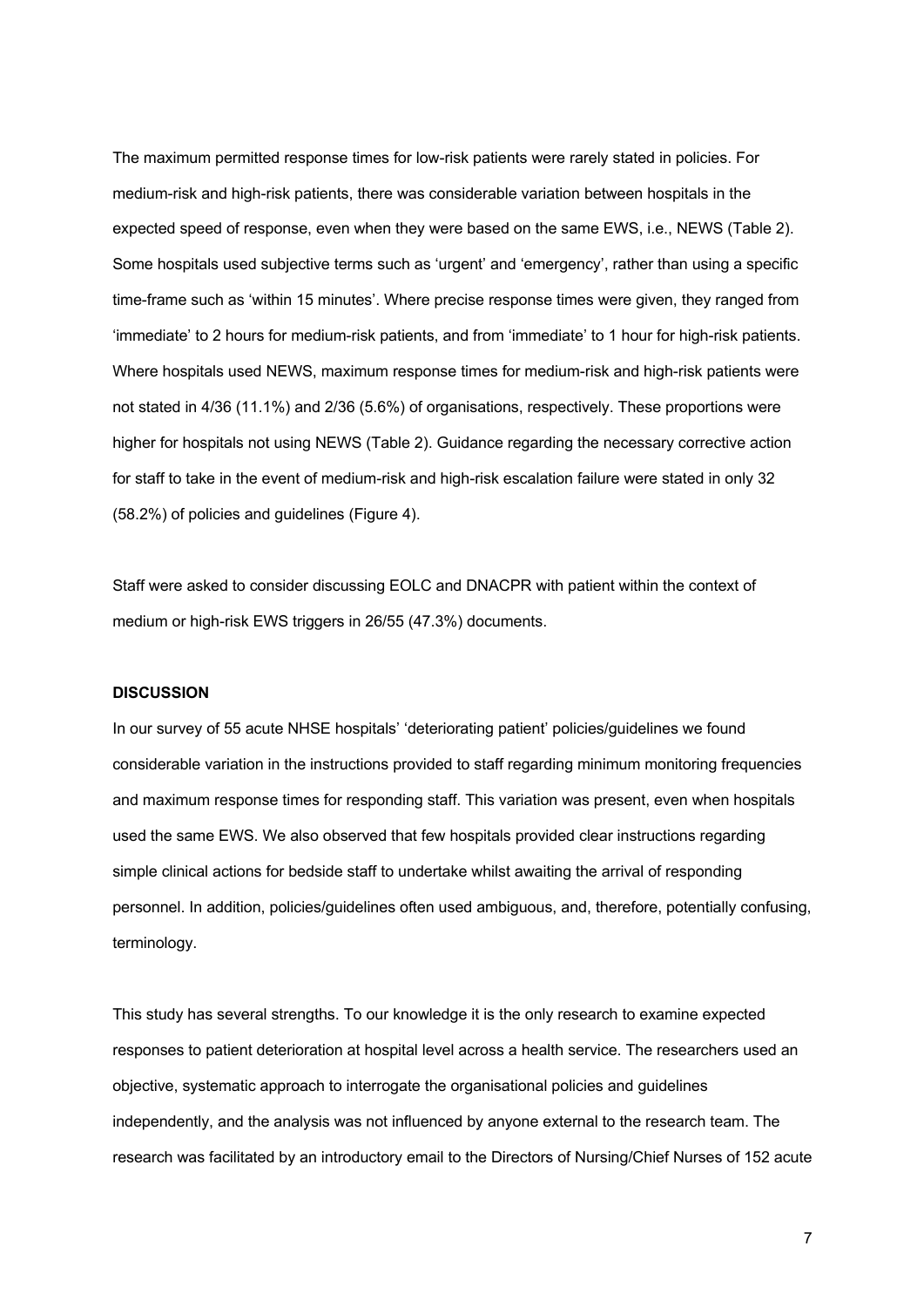NHSE hospitals by the Director of Nursing, NHS Improvement (NHSI). A follow-up email was sent two months later to non-responding organisations. The documents received were all current at the time of request.

However, the study also has weaknesses. Despite the follow-up email the response rate was only 36.2%, which may have introduced non-response and volunteer bias. Nevertheless, our findings would probably be unchanged (other than in magnitude) by information from non-responding hospitals, and the considerable variability in expected practice already identified in responding hospitals is clearly concerning. Even when hospitals did return 'deteriorating patient' documents, it is possible that we may have missed information relevant to our study because staff guidance is often distributed amongst several different documents within a single organisation. This raises questions about how hospitals disseminate essential service information to their clinical staff.

A recent baseline survey by NHSI of the use of NEWS in England had a higher return rate (83%) than our survey, likely due to the fact that this was an officially mandated survey from a national body.<sup>11</sup> It reported that 64.6% of responding organisations used NEWS without modification as their tool for directing the response to deterioration. This is almost identical to our finding of 65.5%. However, the NHSI survey also identified that almost 100% of responding organisations claim to have a 'formal escalation process' for when a patient's clinical condition deteriorates.<sup>11</sup> This statement conflicts with the results of our survey, where some 'response to deterioration' policies lacked important structural and process information.

Providing instructions to staff about the expected actions to be taken when patient deterioration is identified is a pre-requisite to ensuring the necessary, timely clinical interventions required to prevent adverse clinical outcomes 24-hours a day.<sup>12</sup> When there is uncertainty about the required tasks, who should undertake them, the speed of the response or the corrective action to be taken when escalation does not occur, 'failure to rescue' is more likely.<sup>13-16</sup> Therefore, the finding that many policies surveyed in the current research failed to include clear and precise instructions is concerning, as is the amount of variation observed between hospitals.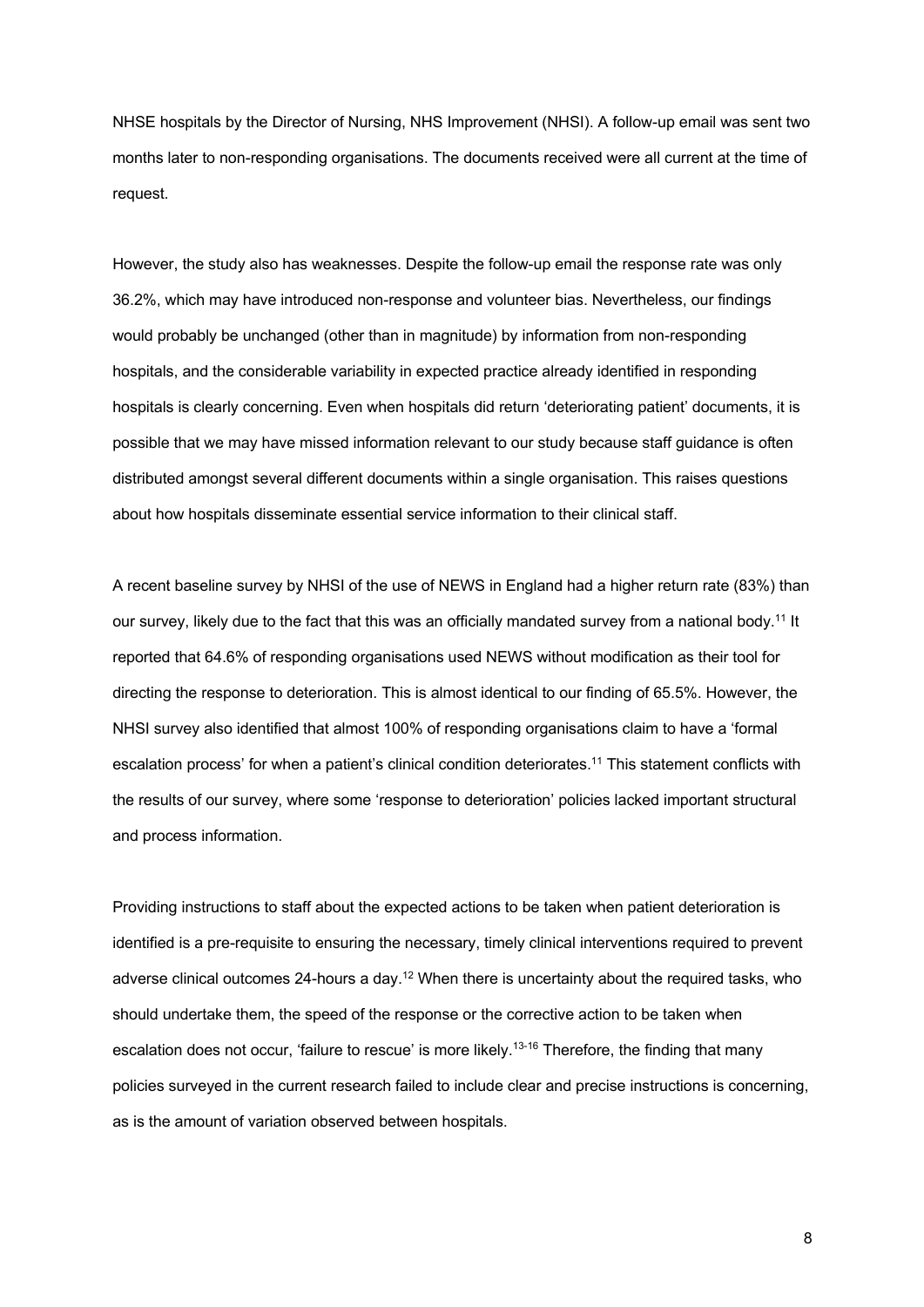However, in part, these findings may have resulted from the paucity of evidence that supports specific timings and actions. For instance, there is currently no evidence to support any specific minimum vital signs monitoring frequency,<sup>17</sup> or how the observation frequency should increase when patients deteriorate. The optimal frequency is likely to depend not only upon the probability of adverse clinical events occurring, but also the monitoring modalities and staff available, as even with current recommended monitoring schedules<sup>1-3</sup> and staffing levels, significant numbers of observations are missed.<sup>18,19</sup> There is also little published data regarding the actions ward staff currently undertake in the period between calling for help and the arrival of responding personnel, or which of these interventions have impact. Likewise, the optimum speed of response to deterioration is unknown, although few acute clinical conditions improve when treatment is delayed. This makes it sensible to keep response times short, $20$  although again there is no evidence to support specific intervals.

One of the findings of our study that requires further investigation is the disparity of expected actions between different hospitals, even those using an identical EWS (e.g. NEWS). Whilst we accept that the RCPL advises that clinical responses to NEWS values should be agreed locally, it is important to note that all the organisations consulted in the current study are acute hospitals that are likely to have a generally similar patient case-mix and workforce. Consequently, the significance of a given NEWS value is likely to be similar in each of these sites and, therefore, in theory, should warrant the same type and speed of clinical response. Consequently, a greater degree of standardisation between hospitals could probably be achieved with resultant benefits, including consistency in clinical decisionmaking, opportunities to unify staff training, and improved quality of care and patient safety.<sup>21,22</sup>

Nevertheless, we are keen to emphasise that, although important, improving the response to patient deterioration is not simply a case of improving the detail in policy documents or standardising care between hospitals.23,24 Organisational policies and guidelines are merely vehicles for hospitals to define the delivery of clinical care, in line with recommendations from national bodies. Whilst significant effort and resources are utilised in developing clinical guidelines, much less effort is expended in their implementation and publication alone is unlikely to change clinician behaviour. Therefore, effort is required to ensure that staff are aware of the contents and implications of policy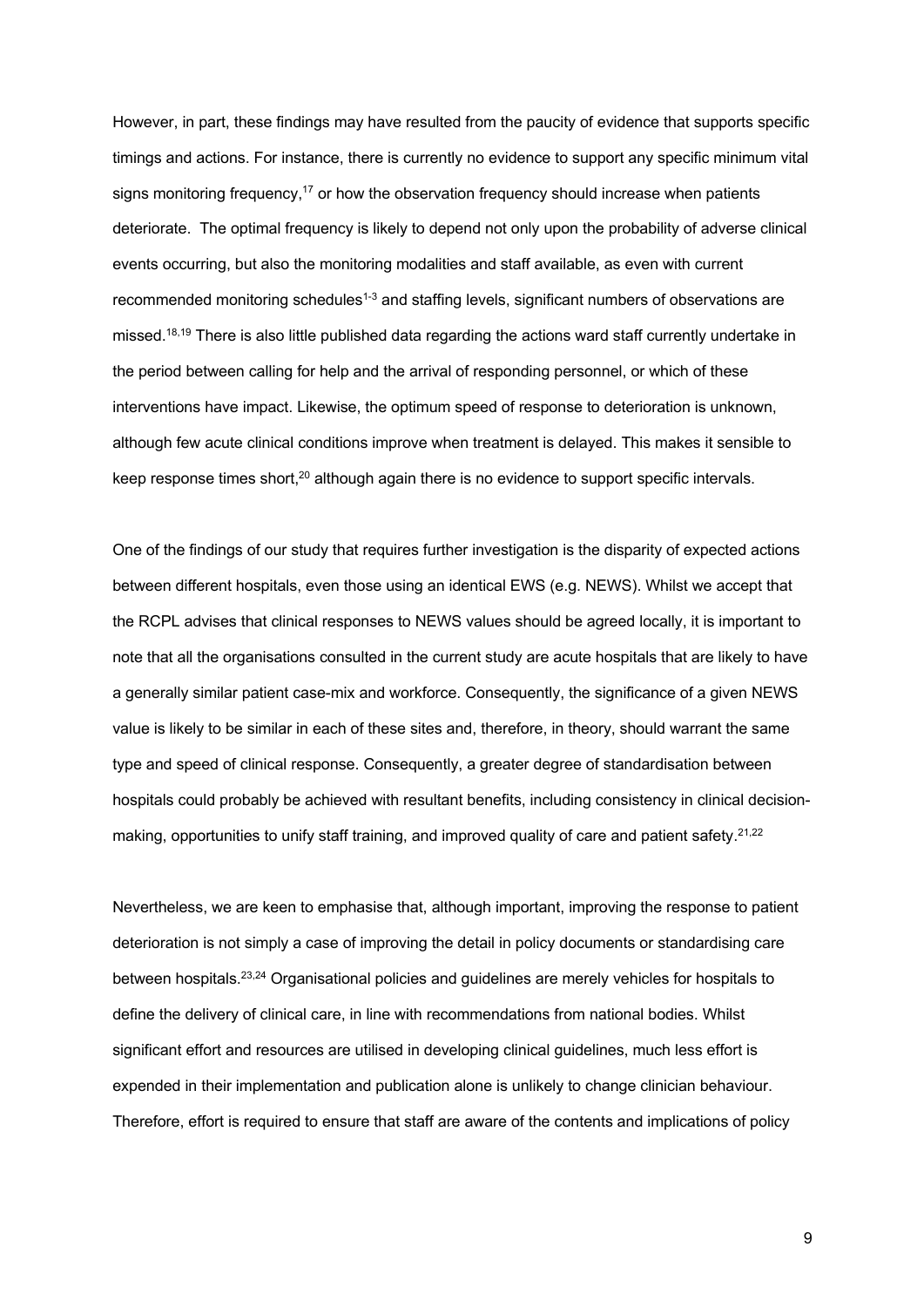documents, and that these documents convey unambiguous statements about any compulsory clinical actions and their timings.

#### **RECOMMENDATIONS**

We recommend that individual hospitals urgently scrutinise their policies and standard operating procedures to ensure that their instructions to staff about how to respond to patient deterioration are clear and concise. Guidance should be relevant to the whole 24-hour period. Local audit should be used to monitor the compliance with policies regarding the response to deterioration and, where necessary, change implemented.<sup>25,26</sup> In addition, we recommend that the NHS identifies a UK body to urgently develop a uniform unambiguous algorithm for responding to deteriorating patients in acute hospitals to complement NEWS and for national introduction. This should be underpinned by the results of funded research and/or consensus regarding a safe and efficient vital sign monitoring schedule and appropriate maximum permitted response times to clinical deterioration.

### **CONCLUSIONS**

The 'deteriorating patient' policies of the hospitals studied varied in their contents and often omitted precise instructions for staff. We recommend that individual hospitals review these documents, and that research and/or consensus are used to develop a national algorithm regarding the response to patient deterioration.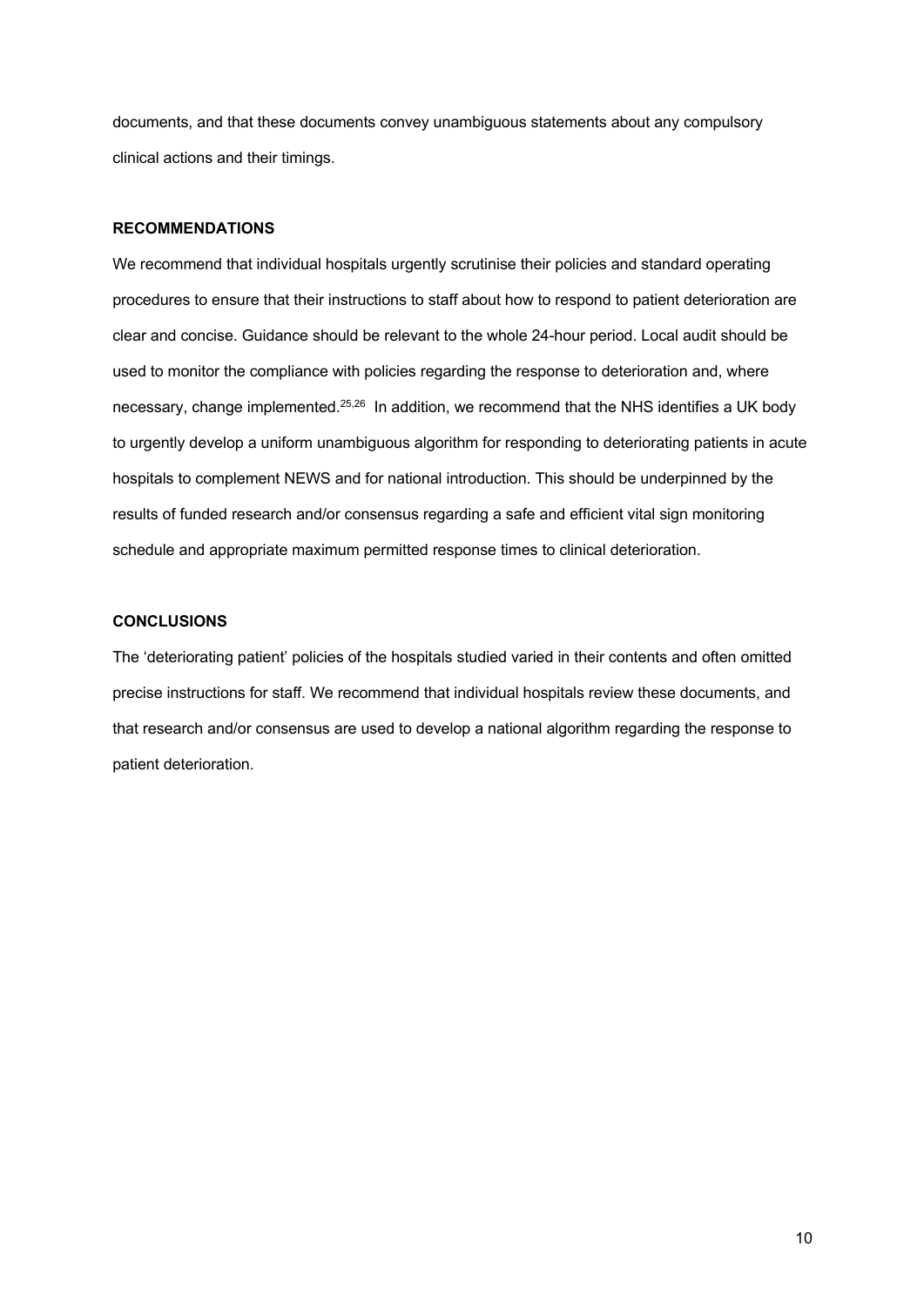### **ACKNOWLEDGEMENTS**

We would like to acknowledge the invaluable assistance of the Director of Nursing, NHS Improvement (NHSI), Dr. Ruth May, who contacted the Directors of Nursing/Chief Nurses in 152 acute NHS England (NHSE) Hospitals on our behalf. We would also like to thank the Directors of Nursing/Chief Nurses who returned the 'deteriorating patient' policies/guidelines in use in their hospitals.

# **CURRENT AFFILIATIONS OF AUTHORS**

Mr. Simon Freathy is now Senior Clinical Quality Officer, NHS South Eastern Hampshire CCG, Hampshire, UK.

Professor Lisette Schoonhoven is now Professor of Nursing Science, UMC Utrecht, Utrecht, The Netherlands.

Professor Greta Westwood is now Chief Operating Officer, Florence Nightingale Foundation, London, UK.

### **FUNDING**

The research was funded by the National Institute for Health Research (NIHR), Collaboration for Leadership in Applied Health Research and Care (NIHR CLAHRC) Wessex and Portsmouth Hospitals NHS Trust. The views expressed are those of the authors and not necessarily those of the NHS, the NIHR or the Department of Health and Social Care.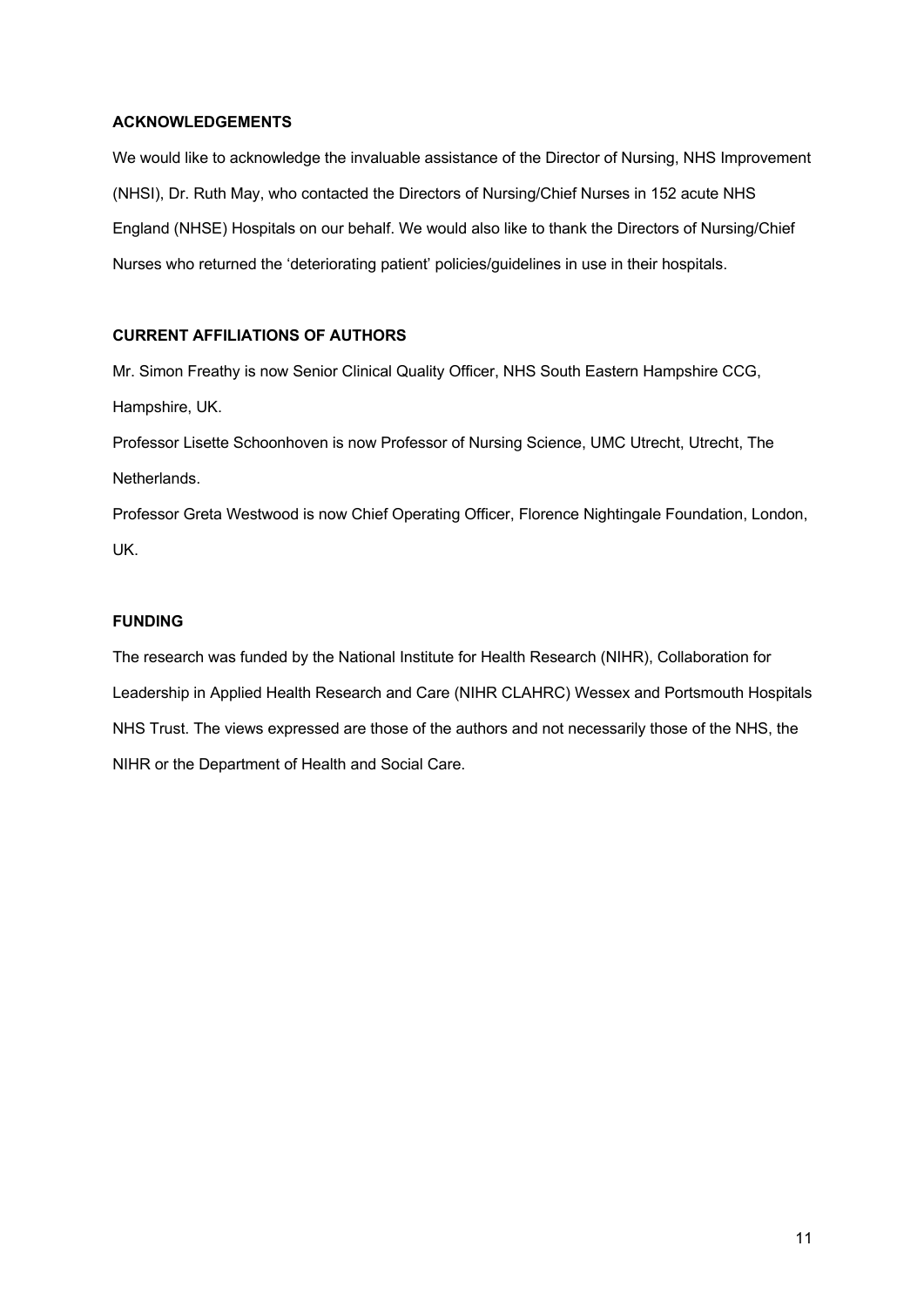#### **REFERENCES**

- 1. Royal College of Physicians. National Early Warning Score (NEWS) Standardising the assessment of acute-illness severity in the NHS. Report of a working party. London; 2012.
- 2. Royal College of Physicians. National Early Warning Score (NEWS) 2 Standardising the assessment of acute-illness severity in the NHS. 2017.
- 3. National Institute for Health and Clinical Excellence: Acute ill patients in hospital: recognition of and response to acute illness in adults in hospital. NICE clinical guideline No. 50. London; 2007.
- 4. Smith GB, Osgood VM, Crane S. ALERT a multiprofessional training course in the care of the acutely ill adult patient. Resuscitation. 2002;52:281–6.
- 5. Resuscitation Guidelines. The ABCDE approach. https://www.resus.org.uk/resuscitationguidelines/abcde-approach/ (accessed 15<sup>th</sup> March 2019)
- 6. Haig KM, Sutton S, Whittington J. SBAR: A Shared Mental Model for Improving Communication Between Clinicians. Jt Comm J Qual Patient Saf. 2006;32:167–75.
- 7. Smith GB, Prytherch DR, Schmidt P, et al. Hospital-wide physiological surveillance A new approach to the early identification and management of the sick patient. Resuscitation. 2006;71:19–28.
- 8. Featherstone P, Chalmers T, Smith GB. RSVP: a system for communication of deterioration in hospital patients. Br J Nurs. 2008;17:860-4.
- 9. Beckett DJ, Gordon CF, Paterson R, et al. Improvement in out-of-hours outcomes following the implementation of Hospital at Night. QJM. 2009;102:539-46.
- 10. National Institute for Health and Care Excellence. Patient Group Directives. Medicines practice guideline (MPG2), London 2013.
- 11. Cheema K. NEWS baseline survey acute results. Patient Safety Measurement Unit; 2018. Available from: http://psmu.improvement.nhs.uk/workstreams/deterioration/news-baseline-survey (accessed 02/12/2018).
- 12. Smith GB. In-hospital cardiac arrest: is it time for an in-hospital 'chain of prevention'? Resuscitation. 2010;81:1209-11.
- 13. Clarke SP. Failure to rescue: lessons from missed opportunities in care. Nursing Inquiry. 2004;11:67-71.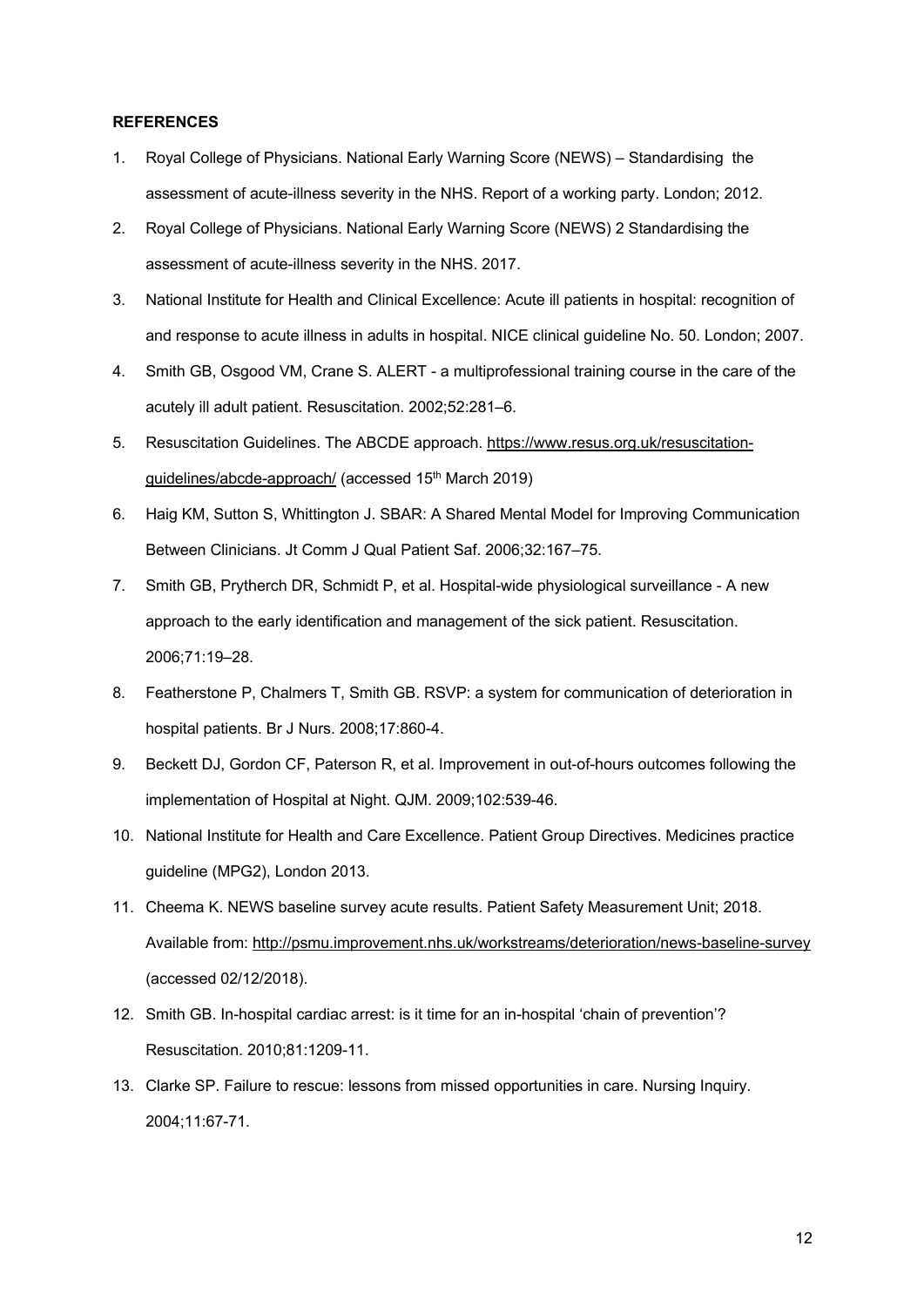- 14. Barwise A, Thongprayoon C, Gajic O, Jensen J, Herasevich V, Pickering BW. Delayed Rapid Response Team Activation Is Associated With Increased Hospital Mortality, Morbidity, and Length of Stay in a Tertiary Care Institution. Crit Care Med. 2016;44:54-63.
- 15. Sankey CB, McAvay G, Siner JM, Barsky CL, Chaudhry SI. "Deterioration to Door Time": An Exploratory Analysis of Delays in Escalation of Care for Hospitalized Patients. J Gen Intern Med. 2016;31:895-900.
- 16. Harris S, Singer M, Sanderson C, Grieve R, Harrison D, Rowan K. Impact on mortality of prompt admission to critical care for deteriorating ward patients: an instrumental variable analysis using critical care bed strain. Intensive Care Med. 2018;44:606-615.
- 17. Smith GB, Recio-Saucedo A, Griffiths P. The measurement frequency and completeness of vital signs in general hospital wards: An evidence free zone? Int J Nurs Stud. 2017 Sep;74:A1-A4. doi: 10.1016/j.ijnurstu.2017.07.001. Epub 2017 Jul 4.
- 18. Hands C, Reid E, Meredith P, et al. Patterns in the recording of vital signs and early warning scores: compliance with a clinical escalation protocol. BMJ Qual Saf. 2013;22:719-26.
- 19. Griffiths P, Ball J, Maruotti A, et al., on behalf of the Missed Care Study Group. Nurse staffing, nursing assistants and hospital mortality: retrospective longitudinal cohort study. BMJ Qual Saf. 2018 http://dx.doi.org/10.1136/ bmjqs-2018-008043.
- 20. Adelstein BA, Piza MA, Nayyar V, Mudaliar Y, Klineberg PL, Rubin G. Rapid response systems: a prospective study of response times. J Crit Care. 2011;26:635.e11-635.e18.
- 21. Leotsakos A, Zheng H, Croteau R, et al. Standardization in patient safety: the WHO High 5s project. Int J Qual Health Care. 2014;26:109–16.
- 22. Rozich JD, Howard RJ, Justeson JM, Macken PD, Lindsay ME, Resar RK. Standardization as a Mechanism to Improve Safety in Health Care. Jt Comm J Qual Saf. 2004;30:5-14.
- 23. Shearer B, Marshall S, Buist MD, et al. What stops hospital clinical staff from following protocols? An analysis of the incidence and factors behind the failure of bedside clinical staff to activate the rapid response system in a multi-campus Australian metropolitan healthcare service. BMJ Qual Saf. 2012;21:569–75.
- 24. Wakeam E, Hyder JA, Ashley SW, Weissman JS. Barriers and Strategies for Effective Patient Rescue: A Qualitative Study of Outliers. Jt Comm J Qual Patient Saf. 2014;40:503-513.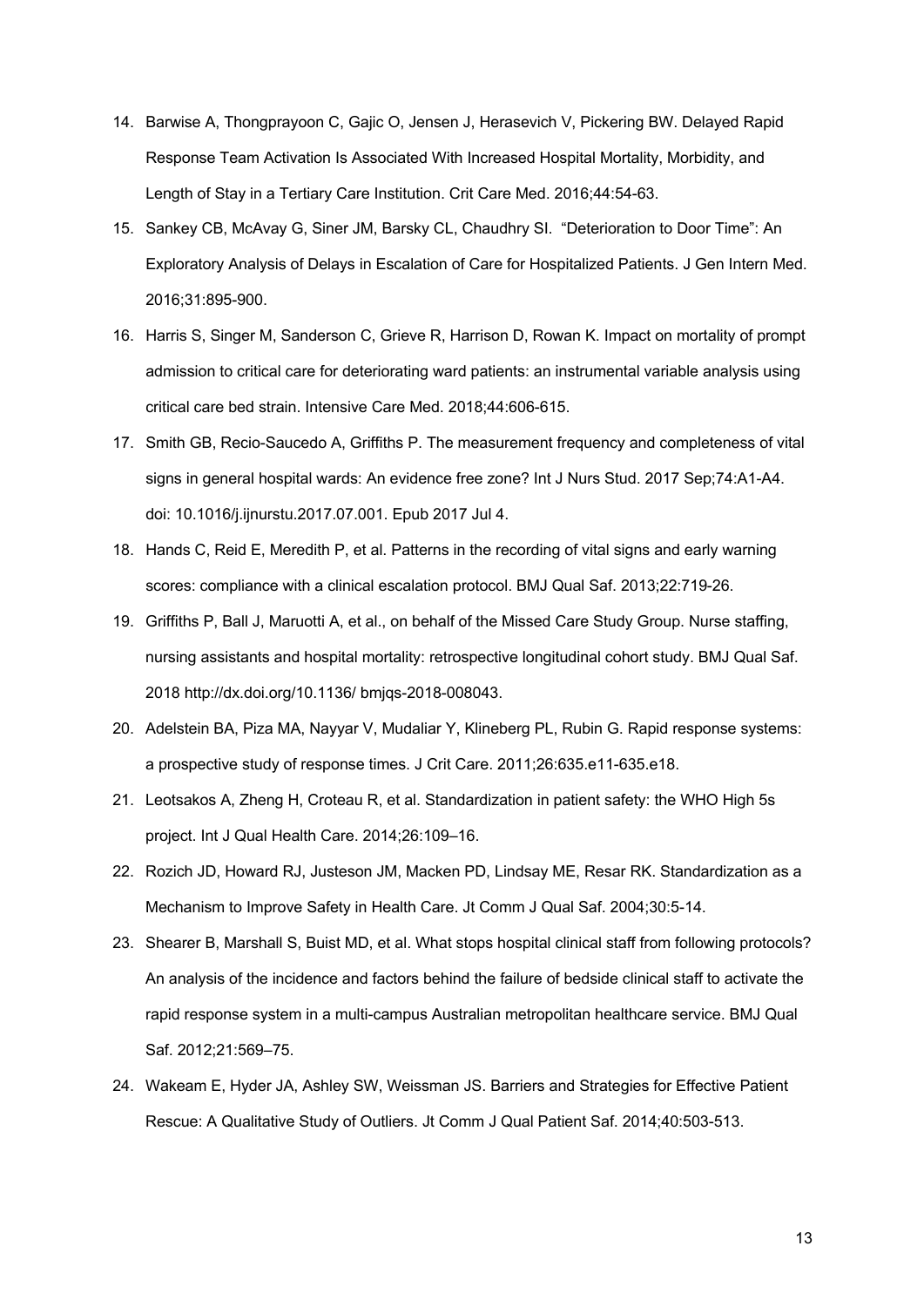- 25. McGregor C, Chohan S, O'Reilly J. Collaborative approach to reducing cardiac arrests in an acute medical unit. BMJ Open Quality 2017;6:e000026. doi:10.1136/bmjoq-2017-000026.
- 26. Morris A, Owen HM, Jones K, Hartin J, Welch J, Subbe CP. Objective patient-related outcomes of rapid-response systems — a pilot study to demonstrate feasibility in two hospitals. Crit Care Resusc. 2013;15:33–39.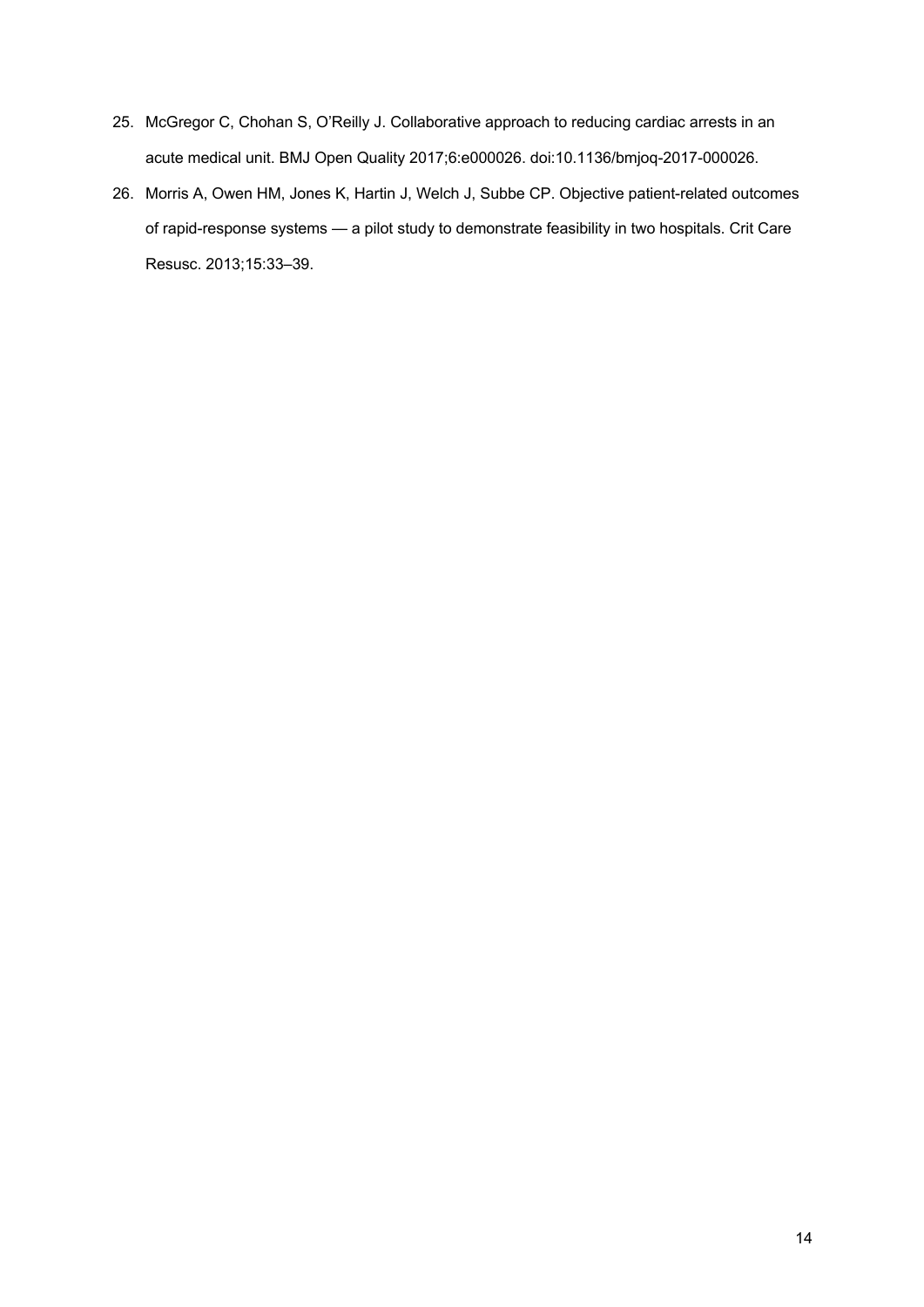### **Legends for Figures**

# **Figure 1:**

NEWS thresholds and triggers. Reproduced from: Royal College of Physicians. National Early Warning Score (NEWS): Standardising the assessment of acute illness severity in the NHS. Report of a working party. London: RCP, 2012.

### **Figure 2:**

Clinical response to the NEWS trigger thresholds. Reproduced from: Royal College of Physicians. National Early Warning Score (NEWS): Standardising the assessment of acute illness severity in the NHS. Report of a working party. London: RCP, 2012.

# **Figure 3:**

Early warning scoring system in use in 55 hospitals.

# **Figure 4:**

Recommended actions following medium-risk and high-risk response failure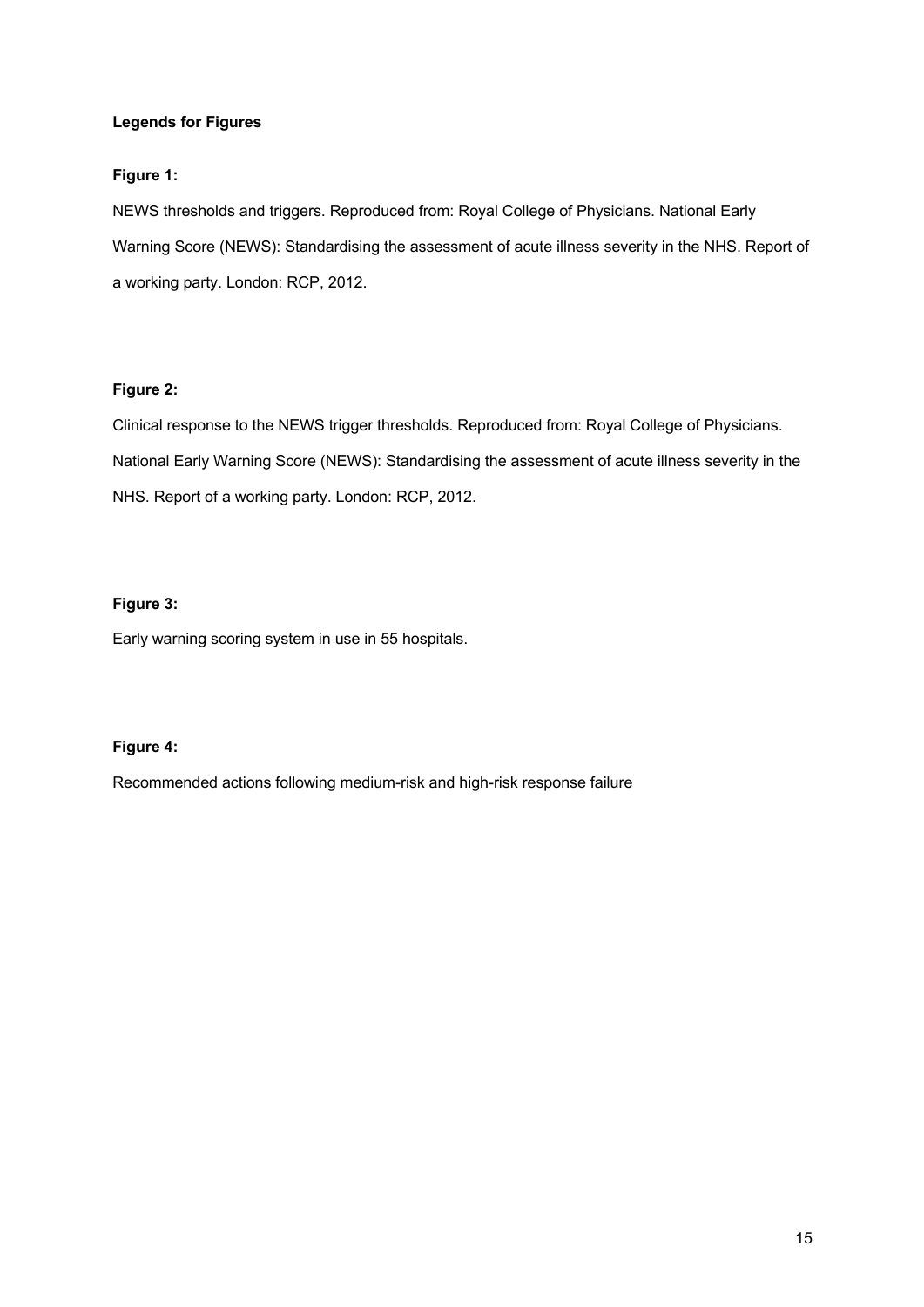**Table 1: Minimum frequency of observation for different early warning score (EWS) risk categories**

| <b>Minimum</b>                              | <b>NEWS</b>                        |                                      |                              | <b>EWS other than NEWS</b>        |                                      |                                |
|---------------------------------------------|------------------------------------|--------------------------------------|------------------------------|-----------------------------------|--------------------------------------|--------------------------------|
| observation<br>frequency                    | Low-risk<br>(NEWS>0)<br>$(n = 36)$ | <b>Medium</b><br>-risk<br>$(n = 36)$ | High-<br>risk<br>$(n = 36)$  | Low-risk<br>(EWS>0)<br>$(n = 19)$ | <b>Medium</b><br>-risk<br>$(n = 19)$ | <b>High-risk</b><br>$(n = 19)$ |
| 12-hourly                                   |                                    |                                      |                              | $\mathbf{1}$<br>$(5.3\%)$         |                                      |                                |
| 6-12 hourly                                 | 4 (11.1%)                          |                                      |                              |                                   |                                      |                                |
| 4-12 hourly                                 |                                    |                                      |                              | $\overline{4}$<br>$(21.1\%)$      |                                      |                                |
| 4-8 hourly                                  | $\mathbf 1$<br>$(2.8\%)$           |                                      |                              |                                   |                                      |                                |
| 6-hourly                                    | 6<br>(16.7%)                       |                                      |                              |                                   |                                      |                                |
| 4-6 hourly                                  | 15<br>(41.7%)                      |                                      |                              | $\mathbf{1}$<br>$(5.3\%)$         |                                      |                                |
| 4-hourly                                    | 9<br>(25%)                         |                                      |                              | 8<br>$(42.1\%)$                   |                                      |                                |
| 2-4 hourly                                  |                                    | 2<br>$(5.6\%)$                       |                              |                                   |                                      |                                |
| 1-4 hourly                                  |                                    | $\overline{2}$<br>$(5.6\%)$          |                              |                                   | 3<br>$(15.8\%)$                      |                                |
| 2-hourly                                    |                                    | 1<br>$(2.8\%)$                       |                              |                                   | 3<br>$(15.8\%)$                      |                                |
| 30 minutes to 2-<br>hourly                  |                                    | 1<br>$(2.8\%)$                       |                              |                                   |                                      |                                |
| Hourly                                      |                                    | 28<br>(77.8%)                        | 6<br>(16.7%)                 | $\mathbf{1}$<br>$(5.3\%)$         | 9<br>$(47.4\%)$                      | 7<br>$(36.8\%)$                |
| 30 minutes - hourly                         |                                    |                                      | $\overline{2}$<br>$(5.6\%)$  |                                   |                                      |                                |
| 30 minutes                                  |                                    | $\overline{2}$<br>$(5.6\%)$          | $\overline{4}$<br>$(11.1\%)$ |                                   | 4<br>$(21.2\%)$                      | $\overline{7}$<br>(36.8%)      |
| 15 minutes                                  |                                    |                                      | 3<br>$(8.3\%)$               |                                   |                                      | $\overline{2}$<br>$(10.5\%)$   |
| Hourly - continuous                         |                                    |                                      | 1<br>$(2.8\%)$               |                                   |                                      |                                |
| Continuous                                  |                                    |                                      | 20<br>$(55.6\%)$             |                                   |                                      | 3<br>$(15.8\%)$                |
| Nurse to decide                             | 1<br>(2.8%)                        |                                      |                              | 3<br>$(15.8\%)$                   |                                      |                                |
| Minimum observation<br>frequency not stated |                                    |                                      |                              | 1<br>(5.3%)                       |                                      |                                |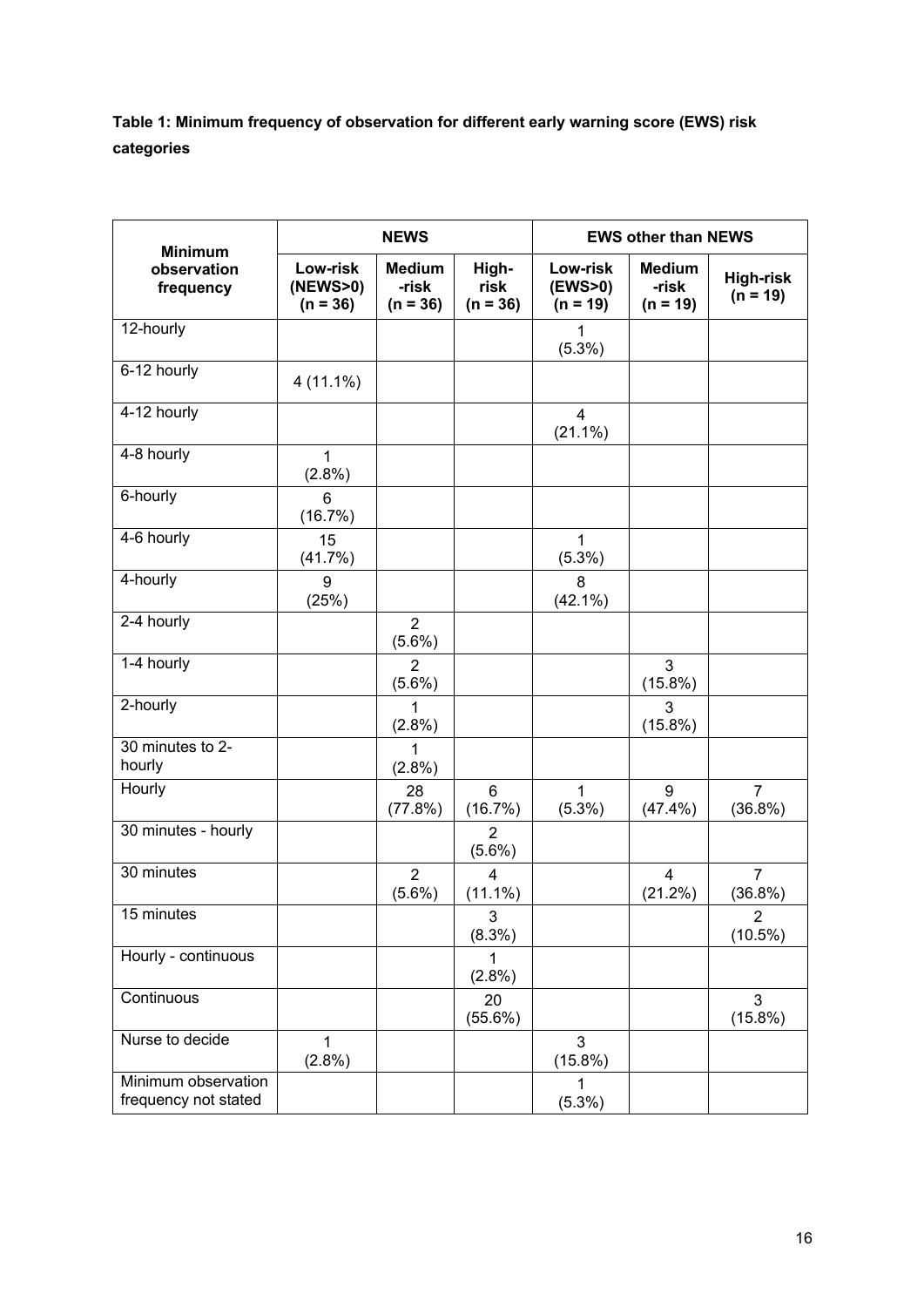| Table 2: Maximum response times for different early warning score (EWS) risk categories |  |  |  |
|-----------------------------------------------------------------------------------------|--|--|--|
|                                                                                         |  |  |  |

|                                  | <b>NEWS</b>             |                              | <b>EWS other than NEWS</b><br>(n = 19) |                                |
|----------------------------------|-------------------------|------------------------------|----------------------------------------|--------------------------------|
| <b>Maximum response time</b>     | Medium-risk<br>$(n=36)$ | <b>High-risk</b><br>$(n=36)$ | Medium-risk<br>$(n = 19)$              | <b>High-risk</b><br>$(n = 19)$ |
| 2 hours                          |                         |                              | $1(5.3\%)$                             |                                |
| 1 hour                           | 6(16.7%)                |                              | $4(21.1\%)$                            | $1(5.3\%)$                     |
| 30 minutes                       | 17 (47.2%)              | 7 (19.4%)                    | 10 (52.6%)                             | 7(36.8%)                       |
| 20 minutes                       | $1(2.8\%)$              | 1(2.8%)                      |                                        |                                |
| 15 minutes                       | $1(2.8\%)$              | 6(16.7%)                     |                                        | $2(10.5\%)$                    |
| 10 minutes                       |                         | $2(5.6\%)$                   |                                        |                                |
| 'Immediate'                      | $2(5.6\%)$              | 15 (41.7%)                   |                                        | 5(26.3%)                       |
| 'Urgent'                         | $5(13.9\%)$             |                              |                                        | $1(5.3\%)$                     |
| 'Emergency'                      |                         | $2(5.6\%)$                   |                                        |                                |
| Call cardiac arrest team         |                         | 1(2.8%)                      |                                        |                                |
| Maximum response time not stated | $4(11.1\%)$             | $2(5.6\%)$                   | $4(21.1\%)$                            | $3(15.8\%)$                    |

EWS = Early Warning Score; NEWS = National Early Warning Score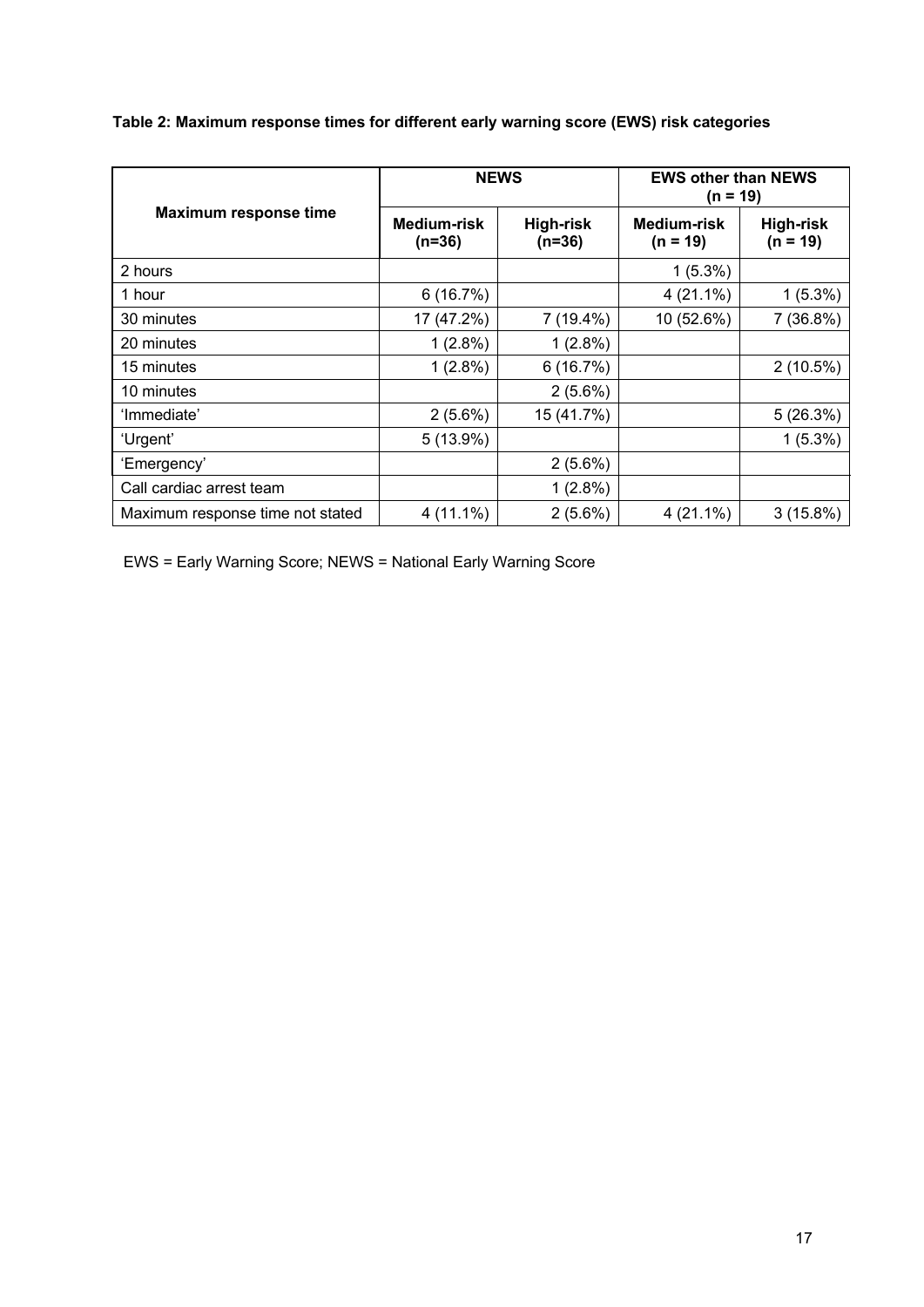### **Figure 1:**

NEWS thresholds and triggers. Reproduced from: Royal College of Physicians. National Early Warning Score (NEWS): Standardising the assessment of acute illness severity in the NHS. Report of a working party. London: RCP, 2012.

| <b>NEW scores</b>                                     | <b>Clinical risk</b> |  |
|-------------------------------------------------------|----------------------|--|
|                                                       | Low                  |  |
| Aggregate 1-4                                         |                      |  |
| <b>RED</b> score*<br>(Individual parameter scoring 3) | <b>Medium</b>        |  |
| Aggregate 5-6                                         |                      |  |
| Aggregate 7<br>or more                                | <b>High</b>          |  |

The NEWS trigger system aligned to the scale of clinical risk

\*RED score refers to an extreme variation in a single physiological parameter (ie a score of 3 on the NEWS chart, coloured RED to aid identification and represents an extreme variation in a single physiological parameter). The consensus of the NEWS Development and Implementation Group (NEWSDIG) was that extreme values in one physiological parameter (eg heart rate  $\leq$ 40 beats per minute, or a respiratory rate of  $\leq$ 8 per minute or a temperature of  $\leq$ 35°C) could not be ignored and on its own required urgent clinical evaluation.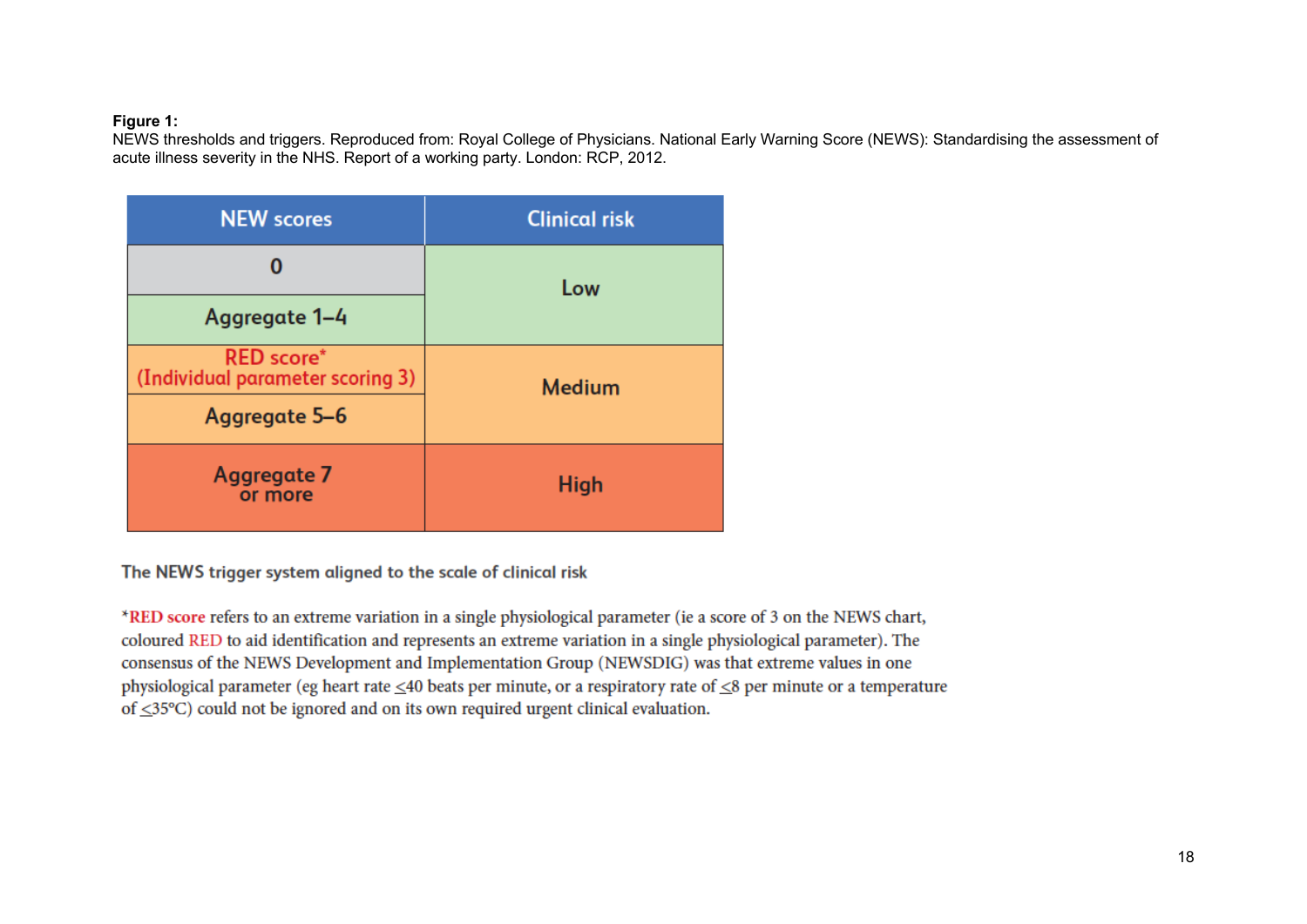# **Figure 2:**

Clinical response to the NEWS trigger thresholds. Reproduced from: Royal College of Physicians. National Early Warning Score (NEWS): Standardising the assessment of acute illness severity in the NHS. Report of a working party. London: RCP, 2012.

| <b>NEWS SCORE</b>                                         | <b>FREQUENCY OF</b><br><b>MONITORING</b>           | <b>CLINICAL RESPONSE</b>                                                                                                                                                                                                                                                                                                                                                                                                           |
|-----------------------------------------------------------|----------------------------------------------------|------------------------------------------------------------------------------------------------------------------------------------------------------------------------------------------------------------------------------------------------------------------------------------------------------------------------------------------------------------------------------------------------------------------------------------|
| 0                                                         | Minimum 12 hourly                                  | Continue routine NEWS monitoring with<br>every set of observations                                                                                                                                                                                                                                                                                                                                                                 |
| <b>Total:</b><br>$1 - 4$                                  | Minimum 4-6 hourly                                 | Inform registered nurse who must assess<br>٠<br>the patient;<br>Registered nurse to decide if increased<br>$\bullet$<br>frequency of monitoring and / or<br>escalation of clinical care is required;                                                                                                                                                                                                                               |
| <b>Total:</b><br>5 or more<br>or<br>3 in one<br>parameter | Increased frequency<br>to a minimum<br>of 1 hourly | Registered nurse to urgently inform<br>٠<br>the medical team caring for the patient;<br>Urgent assessment by a clinician<br>٠<br>with core competencies to assess acutely<br>ill patients;<br>Clinical care in an environment with<br>monitoring facilities;                                                                                                                                                                       |
| <b>Total:</b><br>7<br>or more                             | Continuous monitoring of<br>vital signs            | Registered nurse to immediately inform<br>٠<br>the medical team caring for the patient -<br>this should be at least at Specialist<br>Registrar level;<br>Emergency assessment by a clinical<br>٠<br>team with critical care competencies,<br>which also includes a practitioner/s with<br>advanced airway skills:<br>Consider transfer of Clinical care to a<br>٠<br>level 2 or 3 care facility, i.e. higher<br>dependency or ITU; |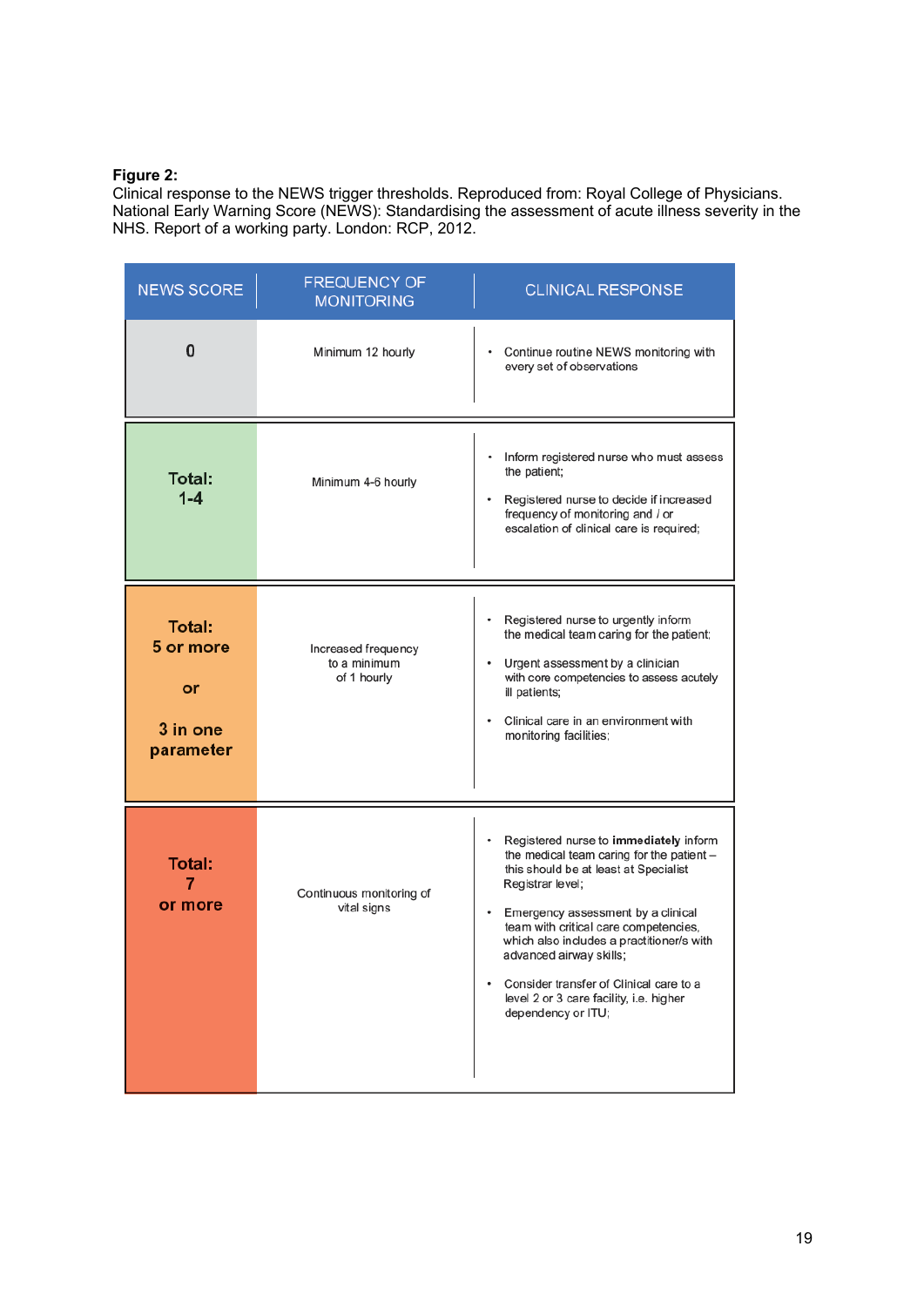